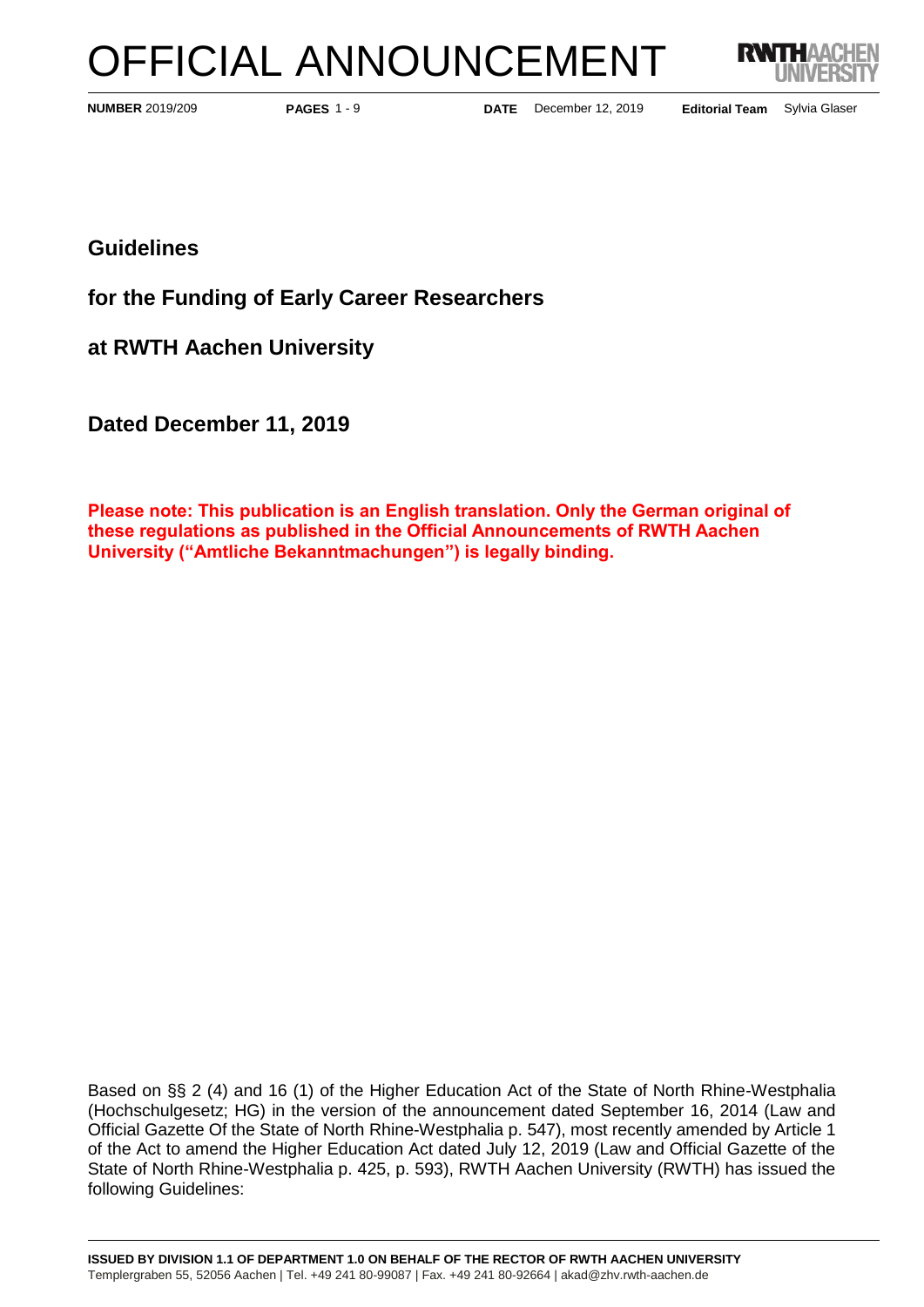# **Table of Contents**

#### **I General**

- § 1 Purpose of the Financial Assistance
- § 2 Type and Scope of the Funding
- § 3 Application
- § 4 Awards Committee
- § 5 Interruption of the Academic Project or the Studies
- § 6 Revocation of the Notice of Approval

# **II Graduate funding**

- § 7 Type of Funding
- § 8 Basic Scholarship
- § 9 Employment
- § 10 Amount of the Scholarship
- § 11 Offsetting of Income of the Scholarship Holder
- § 12 Allowances for Material and Travel Expenses
- § 13 Duration of the Funding Period
- § 14 Continuation of the Scholarship
- § 15 Final Report
- § 16 Entry Into Force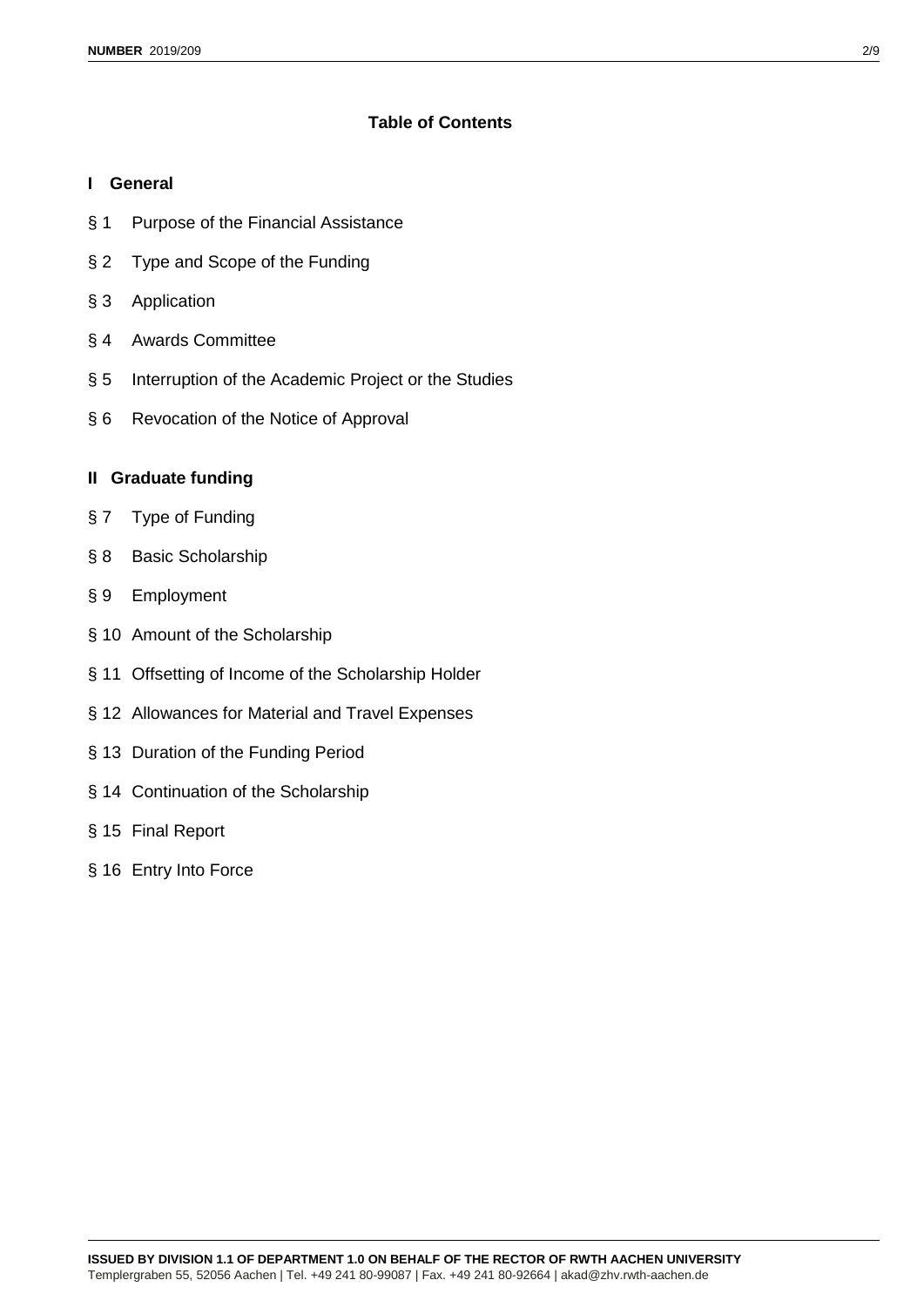# **I General**

#### **§ 1 Purpose of the Financial Assistance**

RWTH Aachen University is proud to offer its early career researchers who are completing their doctoral studies tailored support opportunities (graduate financial assistance) in accordance with these guidelines and within the scope of the funds made available for this purpose.

#### **§ 2 Type and Scope of the Financial Assistance**

- (1) Financial assistance is provided in the form of scholarships and allowances. There is no entitlement to these benefits. Funding is subject to the availability of grant funds.
- (2) The awarding of scholarships provided by business enterprises exclusively for the purpose of graduate financial assistance is also subject to these guidelines. In this context, it is possible that, according to the agreement with the scholarship provider, the scholarship may only be awarded to students of a specified faculty and/or department.
- (3) Funding services are grants within the meaning of budgetary law. Reporting on the expenditure of funds is limited to the evidence of funds provided for in or pursuant to these guidelines.

# **§ 3 Application**

Funding services are awarded via an application. Applications should be sent to the University administration. The application deadline for the grant period starting from May 1 is March 15 and for the grant period starting from November 1, it is September 15.

The documents below must be submitted at the time of application. Please submit the documents additionally in electronic form. This should be one contiguous PDF file. Please arrange the printed and electronic materials in the order listed below.

- Application form
- Copy of identity card or passport (not digital, only in paper form with blackened identity card number or passport number)
- Certificate of enrollment in a course of study leading to a doctorate, or a declaration that the certificate of enrollment will be submitted immediately after the scholarship has been approved
- Confirmation of admission to doctoral studies from the relevant faculty Submission of this document is possible until April 15 (for application deadline March 15) or by October 15 (for application deadline September 15)
- If applicable, birth certificate of the child or children
- Curriculum vitae with the focus of your studies
- University entrance qualification certificate
- Preliminary diploma or intermediate examination or Bachelor's degree
- Main diploma or state examination or Master's degree Submission of this document is possible until April 15 (for March 15 application deadline)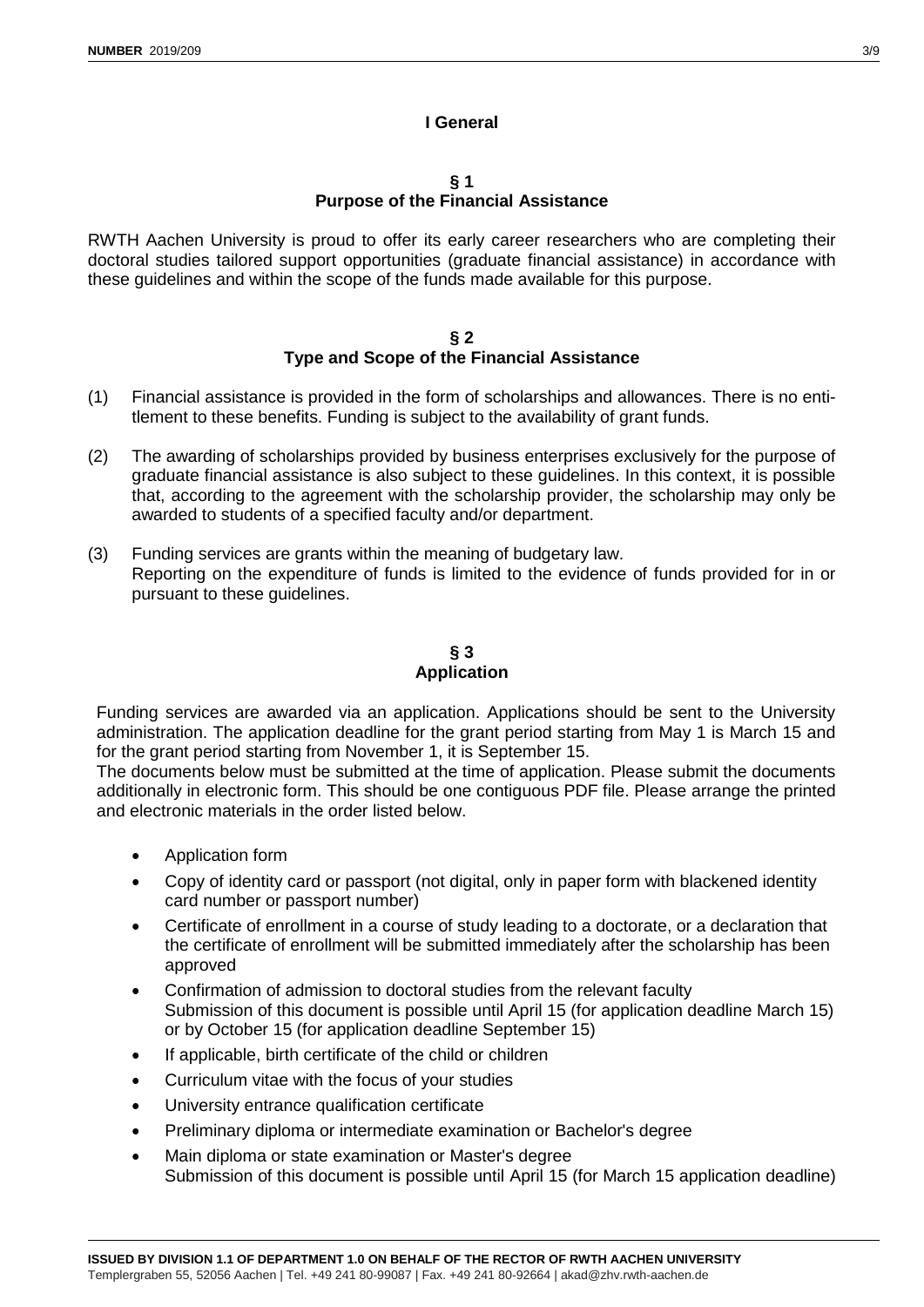or by October 15 (for September 15 application deadline)

- Application synopsis (maximum total length of 10 pages), this includes:
	- Brief outline of the dissertation topic
	- Work plan
	- Schedule over 36 months
- Expert questionnaire of the supervisor
- Expert questionnaire of a 2nd professor or a private lecturer
- Declaration of secondary employment § 9
- Employment contract as a research assistant

If the application is delivered in person, the original certificates and documents can be delivered with the copies. The copies will then be certified as application documents free of charge. If the application is submitted by mail, it must be accompanied by certified copies of certificates and documents.

#### **§ 4 Awards Committee**

- (1) RWTH Aachen University forms an awards committee that decides on the award of the funding and reviews the final report that may be required.
- (2) The awards committee works within the University to support graduate financial assistance in research and teaching.
- (3) The members of the awards committee are:
	- 1. the Rector or a representative appointed by them,
	- 2. two professors,
	- 3. a research assistant with a doctorate,
	- 4. a student who has completed a university degree.
- (4) The members and their deputies pursuant to Paragraph 3 nos. 2 to 4 shall be appointed by the Rector upon proposal of the senate.
- (5) The term of office of the members and their deputy pursuant to paragraph 3 nos. 2 and 3 shall be two years, of the member and their deputy pursuant to paragraph 3 no. 4, it shall be one year; reappointment is permitted. If a member resigns prematurely, a new member shall be appointed for the remainder of the term of office; the same shall apply to the deputies.

#### **§ 5 Interruption of the Academic Project or the Studies**

- (2) The scholarship holder can only interrupt their studies if there is an important reason for doing so. An important reason exists in particular in the following cases:
	- Pregnancy and birth
	- Childcare
	- Care for relatives in need of care
	- Disability or chronic illness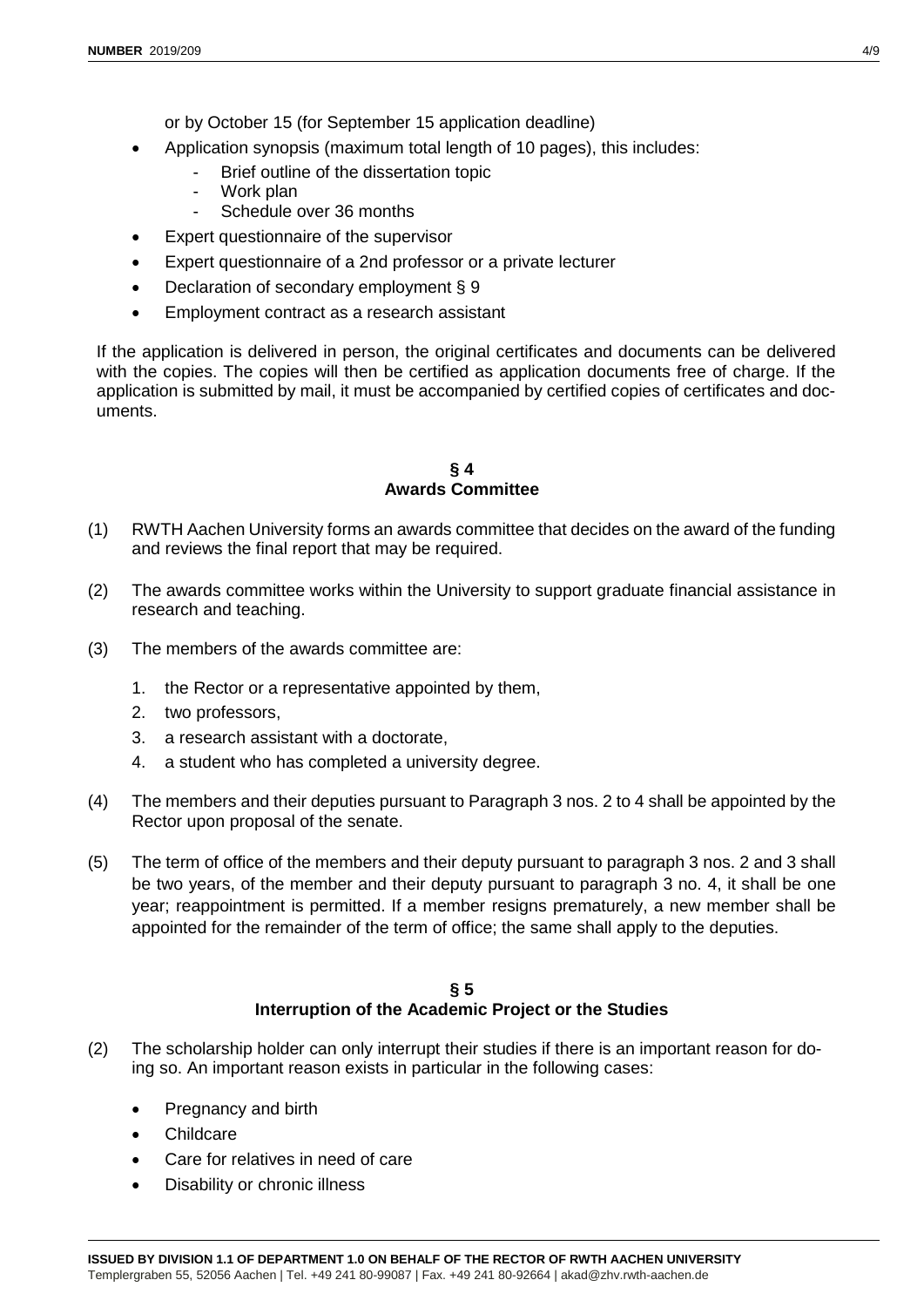- Military or civilian service
- Employment in an academic position of up to 6 months in duration
- (3) The scholarship holder informs the University immediately about the interruption and the reason. Payment of the stipend is generally suspended from the time of the interruption.
- (4) In the event of an interruption due to illness, disability or chronic illness, the stipend may be continued for up to six weeks.
- (5) If the scholarship holder indicates the end of the interruption, payment may be resumed; the grant may be extended for the period of the interruption. If, due to the duration of the interruption, doubts arise as to whether the academic project can be completed in the remaining funding period, a decision on the extension of the grant shall be made according to the procedure under § 14; the extension may be combined with the continued grant.
- (6) If a scholarship holder interrupts their academic project or their studies for a period of six weeks before to eight weeks after her childbirth, the scholarship will continue to be paid in full for the period of this interruption upon application. The duration of the approval is extended by the time of this interruption.

#### **§ 6 Revocation of the Notice of Approval**

- (1) The notice of approval is to be revoked with effect for the future and the scholarship holder is obliged to repay the scholarship already paid if facts show that the scholarship holder has not made the necessary efforts to achieve the purpose of the funding and is responsible for this. If these facts already existed in the past funding period, the notice of approval can also be revoked with effect for the past.
- (2) The determination that the scholarship holder is not making the necessary efforts to achieve the purpose of the scholarship and is responsible for this will be made by the Awards Committee after a hearing with the scholarship holder.
- (3) The notice of approval shall also be revoked and the scholarship holder shall be obliged to repay the scholarship funds already received if the funding has been obtained by means of incorrect or incomplete information or if they receive further funding in contravention of § 8 (5) or take up a professional activity of a not insignificant scope in contravention of § 9.
- (4) The repayment obligation in Paragraph 1 and Paragraph 3 exists irrespective of whether the grant amount has already been used or spent in whole or in part.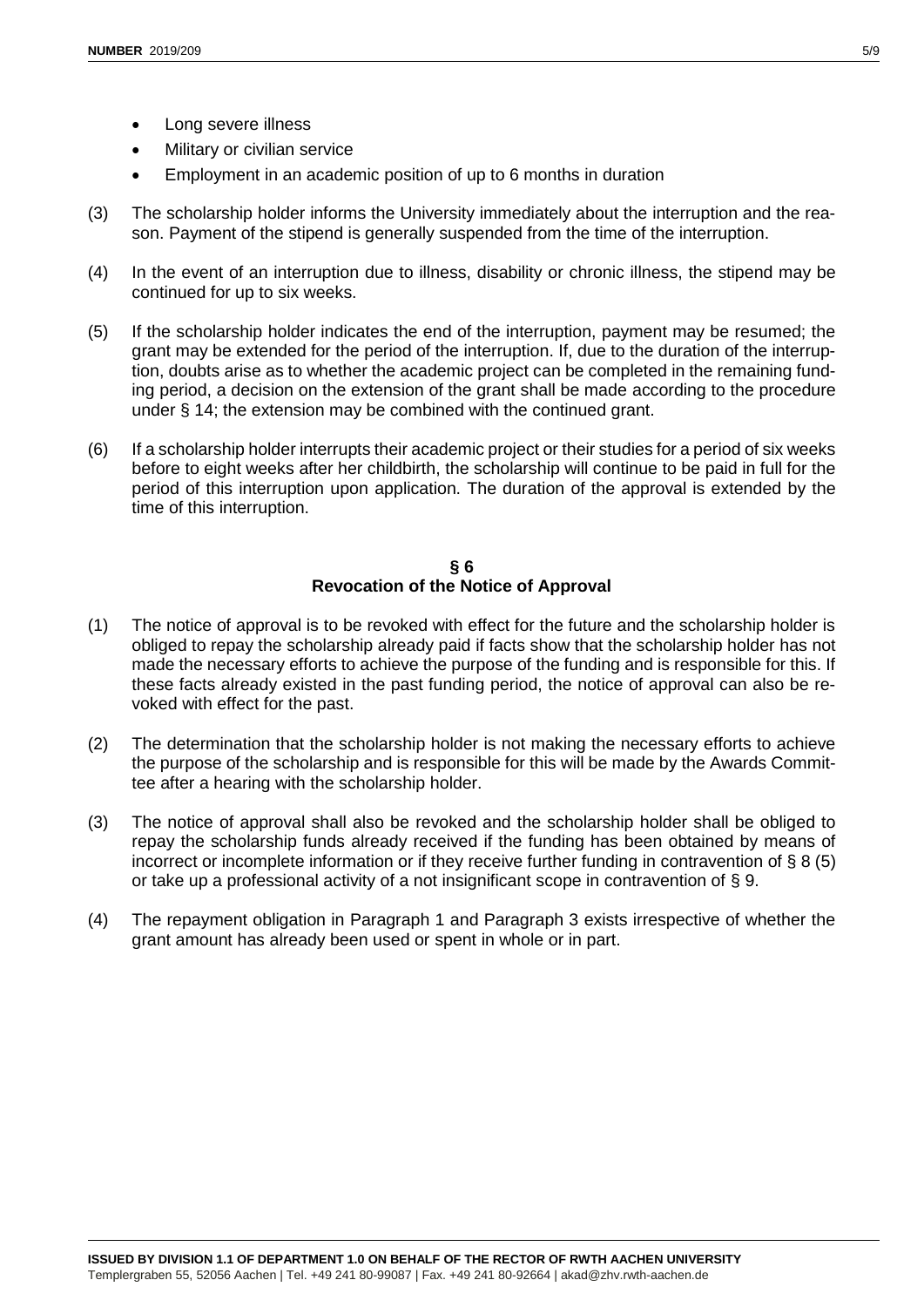- (5) The notice of approval may be revoked if the scholarship holder has not fulfilled the obligations to cooperate, to provide information and to provide proof of achievement in accordance with §§ 5, 8, 14, and 15.
- (6) Other provisions on the repeal of administrative acts shall remain unaffected.

## **II Graduate Financial Assistance**

#### **§ 7 Type of Funding**

The grant is awarded as a basic scholarship.

#### **§ 8 Basic Scholarship**

- (1) Within the framework of the basic scholarship, funding can be provided to those who
	- 1. are enrolled at RWTH Aachen University,
	- 2. have been accepted as a doctoral candidate by the faculty awarding the doctorate,
	- 3. are carrying out doctoral studies at RWTH Aachen University.
	- 4. have achieved academic performance that, overall, far exceeds the average requirements,
	- 5. are carrying out a academic project that is expected to make an important contribution to research, and
	- 6. submit a supervision agreement signed by their supervisor.
- (2) The application must be accompanied by the academic achievements to date, an explanation of the preliminary work for the project, and a work program with regard to content and time.
- (3) The fulfillment of the eligibility requirements is examined on the basis of expert opinions, which must be submitted by two professors or private lecturers. At least one reviewer must be a member of RWTH Aachen University. The faculty awarding the doctorate must provide an opinion on the application.
- (4) The period of time between graduation from a university and the start of the grant may not exceed one year. In the case of training courses in which practical training or vocational preparatory service is required after graduation from a university, the period of time between completion of the practical activity or vocational preparatory service and the start of the grant may also not exceed one year. For parents who have taken parental leave and provide proof thereof, this period may exceptionally be extended by the period of parental leave taken. If the applicant has to fulfill preparatory studies or requirements for admission to doctoral studies in accordance with the regulations governing doctoral studies, this period may be extended upon application and submission of appropriate evidence.
- (5) A scholarship may not be awarded if the applicant, for the same purpose and for the same period of time,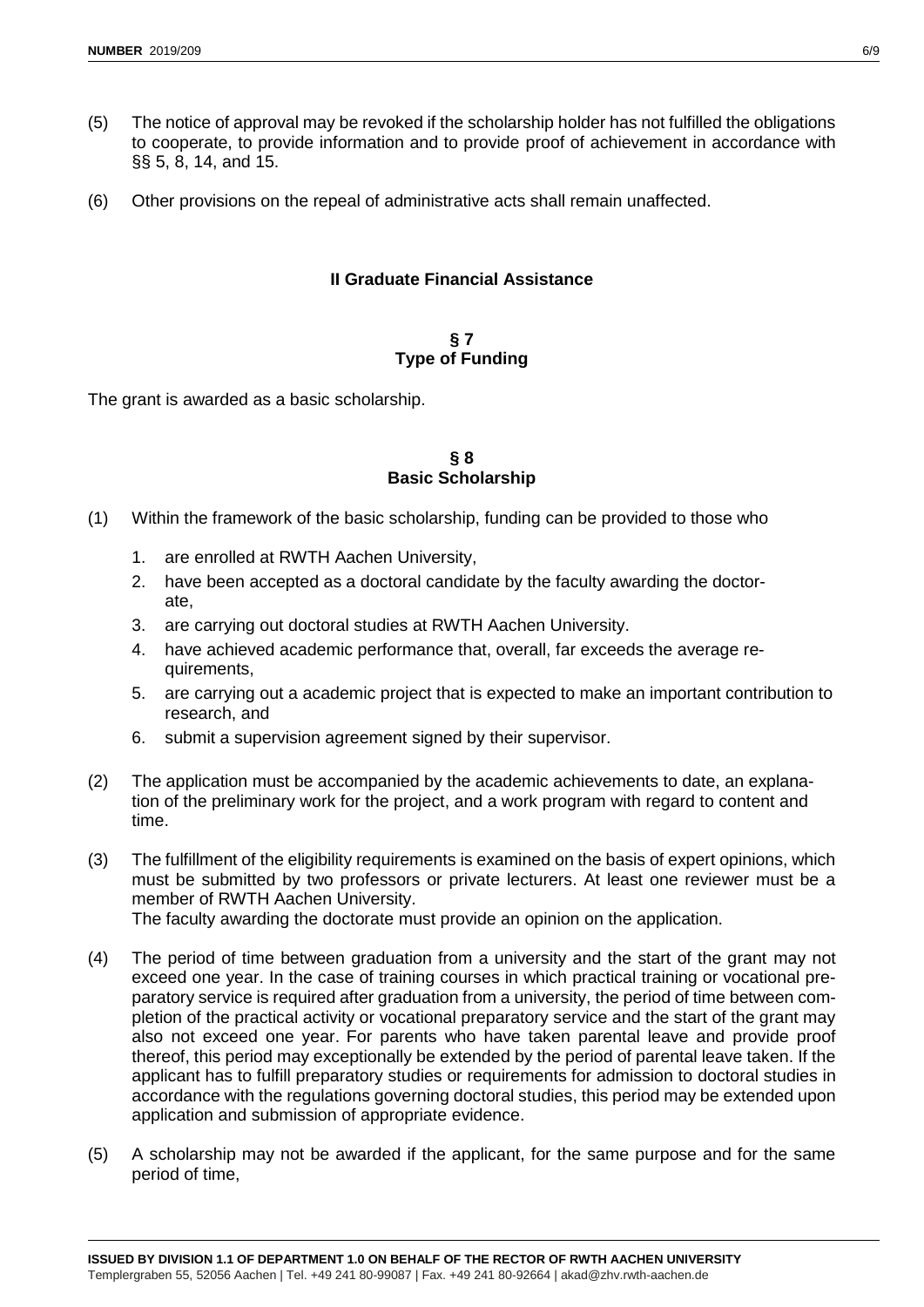- 1. receives or has received any other financial assistance from public or publicly funded private entities; or
- 2. receives or has received private funding

from within or outside of Germany.

- (6) The academic achievements required for the doctorate can be completed outside the state of North Rhine-Westphalia. The dissertation project must be academically supervised by a professor or a private lecturer of RWTH Aachen University.
- (7) When granting financial assistance, early career researchers in the natural sciences and humanities are to be given preferential consideration.

#### **§ 9 Employment**

- (1) If a scholarship holder is engaged in a gainful employment in addition to working on their academic project, funding according to these guidelines is excluded, unless it is a small-scale job.
- (2) A small-scale job is considered to be a position of up to 10 hours per week.

#### **§ 10 Amount of the Scholarship**

- (1) The scholarship consists of a basic amount and a supplementary child allowance.
- (2) The scholarship amounts to 1,400 euros per month (basic amount).
- (3) The scholarship holder receives an allowance of 400 euros per month (child allowance) in addition to the scholarship if they have at least one child to support.
- (4) If both spouses or registered partners receive grants under these guidelines or a grant for the same purpose, the child allowance is granted only once.
- (5) Defined as children are the persons referred to in § 2 (1) sentence 1 of the Federal Child Benefit Act (Bundeskindergeldgesetz).

#### **§ 11 Offsetting of Income of the Scholarship Holder**

Income from employment permitted under § 9 shall not be counted towards the scholarship.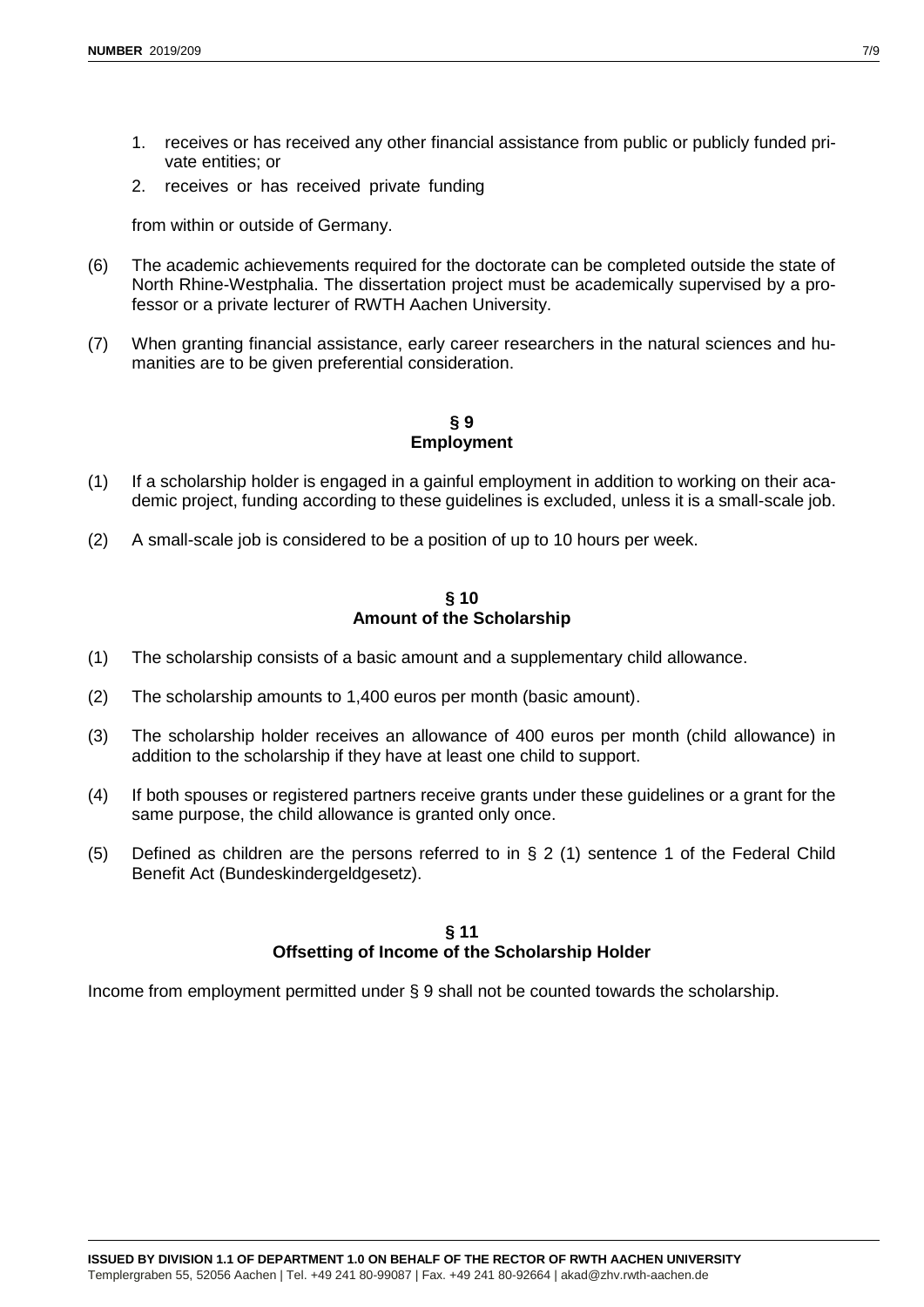#### **§ 12 Allowances for Material and Travel Expenses**

- (1) Scholarship holders may receive supplements for material costs, with the exception of printing costs, as well as for travel expenses to support their doctoral studies if these expenses are necessary in preparation for the doctorate and they cannot reasonably be expected to bear the costs.
- (2) No allowances are granted for material resources that are provided free of charge by the University or other institutions.
- (3) Travel expenses include travel costs and increased expenses for meals and lodging. They are to be calculated according to the lowest level of the State Travel Expenses Act.
- (4) As a rule, allowances for material and travel expenses may not exceed a total of 1,000 euros during the funding period.
- (5) Material and travel expenses may be reimbursed on a flat-rate basis, taking into account a reasonable personal contribution by the scholarship holder; in this case, proof of the actual costs incurred may be waived.

## **§ 13 Duration of the Funding Period**

- (1) The basic scholarship amount is usually granted for three years.
- (2) Initially, funding is approved for one year. On the basis of an application for extension, the scholarship is then extended continuously for two years. The scholarship may only continue to be awarded if the academic achievements made up to that point justify further funding.
- (3) In deviation from Paragraph 1, a scholarship may be granted for a shorter period of time if the purpose of the scholarship can be achieved within this period of time or if the transition to another form of scholarship is to be expected thereafter.
- (4) The funding ends at the latest:
	- 1. at the end the month of the oral doctoral examination,
	- 2. with the commencement of a professional activity not compatible with § 9.

# **§ 14 Continuation of the Scholarship**

(1) Before a decision is made on whether to continue the scholarship after the initial funding period, the scholarship holder shall submit a work report detailing their progress made over time, the results of the work to date, a work plan, and a schedule for completion of the project. Further approval may not be granted without submission of the work report.